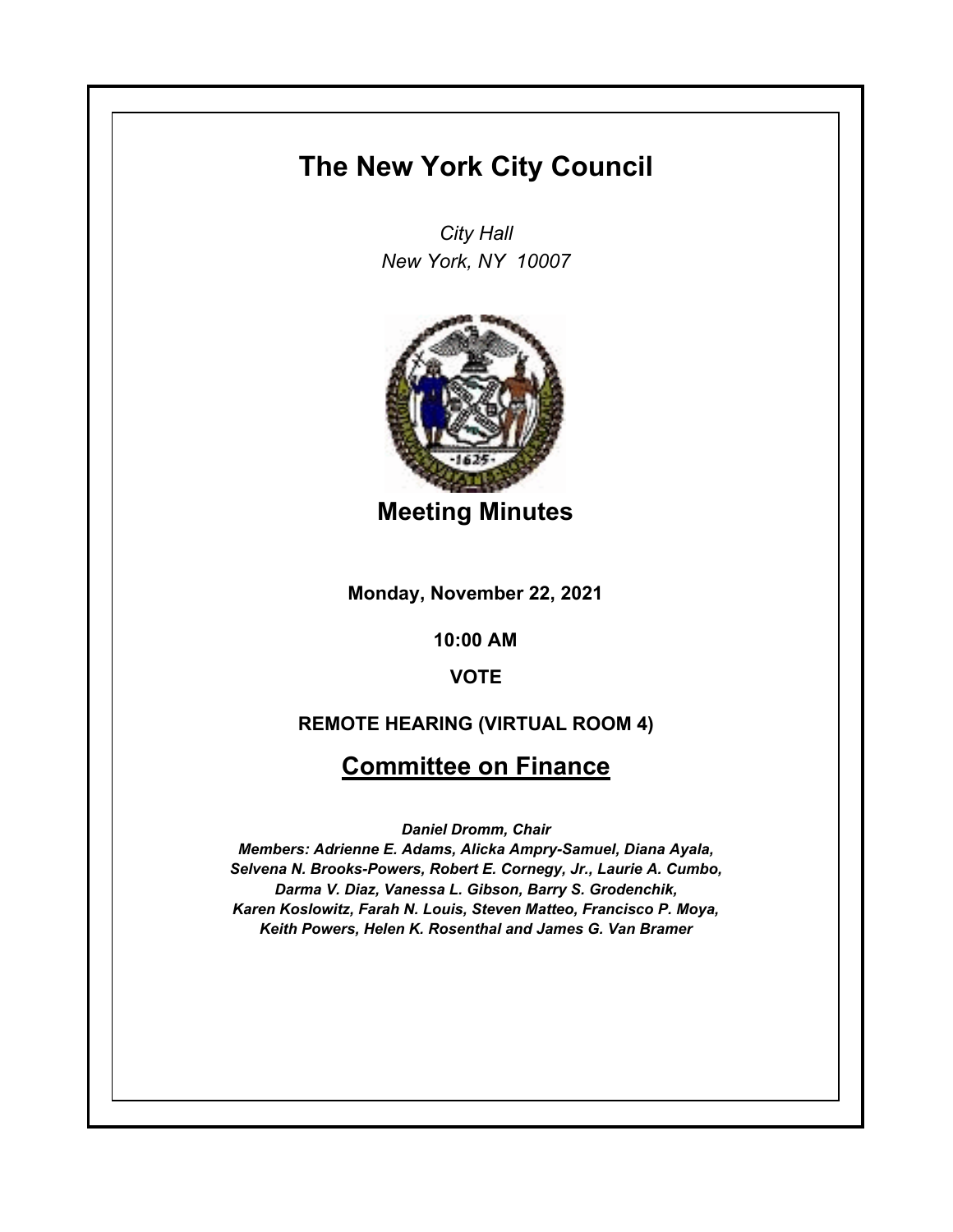Roll Call

|                                                                                                                                                                          | Present: Dromm, Adams, Ampry-Samuel, Ayala, Brooks-Powers, Cornegy Jr., Cumbo, D.<br>Diaz, Gibson, Grodenchik, Louis, Matteo, Moya, Powers, Rosenthal and Van<br><b>Bramer</b>                                                                   |  |
|--------------------------------------------------------------------------------------------------------------------------------------------------------------------------|--------------------------------------------------------------------------------------------------------------------------------------------------------------------------------------------------------------------------------------------------|--|
| <b>Absent: Koslowitz</b>                                                                                                                                                 |                                                                                                                                                                                                                                                  |  |
| Res 1803-2021<br>Resolution approving the new designation and changes in the<br>designation of certain organizations to receive funding in the<br><b>Expense Budget.</b> |                                                                                                                                                                                                                                                  |  |
|                                                                                                                                                                          | <b>Attachments:</b> Res. No. 1803, Charts for Resolution, Committee Report, Complete<br>Package, Hearing Transcript, November 23, 2021 - Stated Meeting Agenda<br>with Links to Files, Hearing Transcript - Stated Meeting 11-23-21              |  |
| This Resolution was Hearing on P-C Item by Comm                                                                                                                          |                                                                                                                                                                                                                                                  |  |
|                                                                                                                                                                          | <b>Attachments:</b> Res. No. 1803, Charts for Resolution, Committee Report, Complete<br>Package, Hearing Transcript, November 23, 2021 - Stated Meeting Agenda<br>with Links to Files, Hearing Transcript - Stated Meeting 11-23-21              |  |
|                                                                                                                                                                          | A motion was made that this Resolution be P-C Item Approved by Comm<br>approved by Roll Call.                                                                                                                                                    |  |
|                                                                                                                                                                          | Affirmative: 16 - Dromm, Adams, Ampry-Samuel, Ayala, Brooks-Powers, Cornegy Jr.,<br>Cumbo, D. Diaz, Gibson, Grodenchik, Louis, Matteo, Moya, Powers,<br>Rosenthal and Van Bramer                                                                 |  |
|                                                                                                                                                                          |                                                                                                                                                                                                                                                  |  |
|                                                                                                                                                                          | Absent: 1 - Koslowitz                                                                                                                                                                                                                            |  |
| Res 1804-2021                                                                                                                                                            | Resolution concerning the increase in the amount to be                                                                                                                                                                                           |  |
|                                                                                                                                                                          | expended annually for two business improvement districts and                                                                                                                                                                                     |  |
|                                                                                                                                                                          | the setting of the date, time and place for the hearing of the local                                                                                                                                                                             |  |
|                                                                                                                                                                          | law increasing the annual expenditure for such districts.<br>Attachments: Res. No. 1804, Committee Report, Hearing Transcript, November 23, 2021 -<br>Stated Meeting Agenda with Links to Files, Hearing Transcript - Stated<br>Meeting 11-23-21 |  |
|                                                                                                                                                                          | This Resolution was Hearing on P-C Item by Comm                                                                                                                                                                                                  |  |
|                                                                                                                                                                          | Attachments: Res. No. 1804, Committee Report, Hearing Transcript, November 23, 2021 -<br>Stated Meeting Agenda with Links to Files, Hearing Transcript - Stated<br>Meeting 11-23-21                                                              |  |
|                                                                                                                                                                          | A motion was made that this Resolution be P-C Item Approved by Comm<br>approved by Roll Call.                                                                                                                                                    |  |
|                                                                                                                                                                          | Affirmative: 16 - Dromm, Adams, Ampry-Samuel, Ayala, Brooks-Powers, Cornegy Jr.,<br>Cumbo, D. Diaz, Gibson, Grodenchik, Louis, Matteo, Moya, Powers,<br>Rosenthal and Van Bramer                                                                 |  |